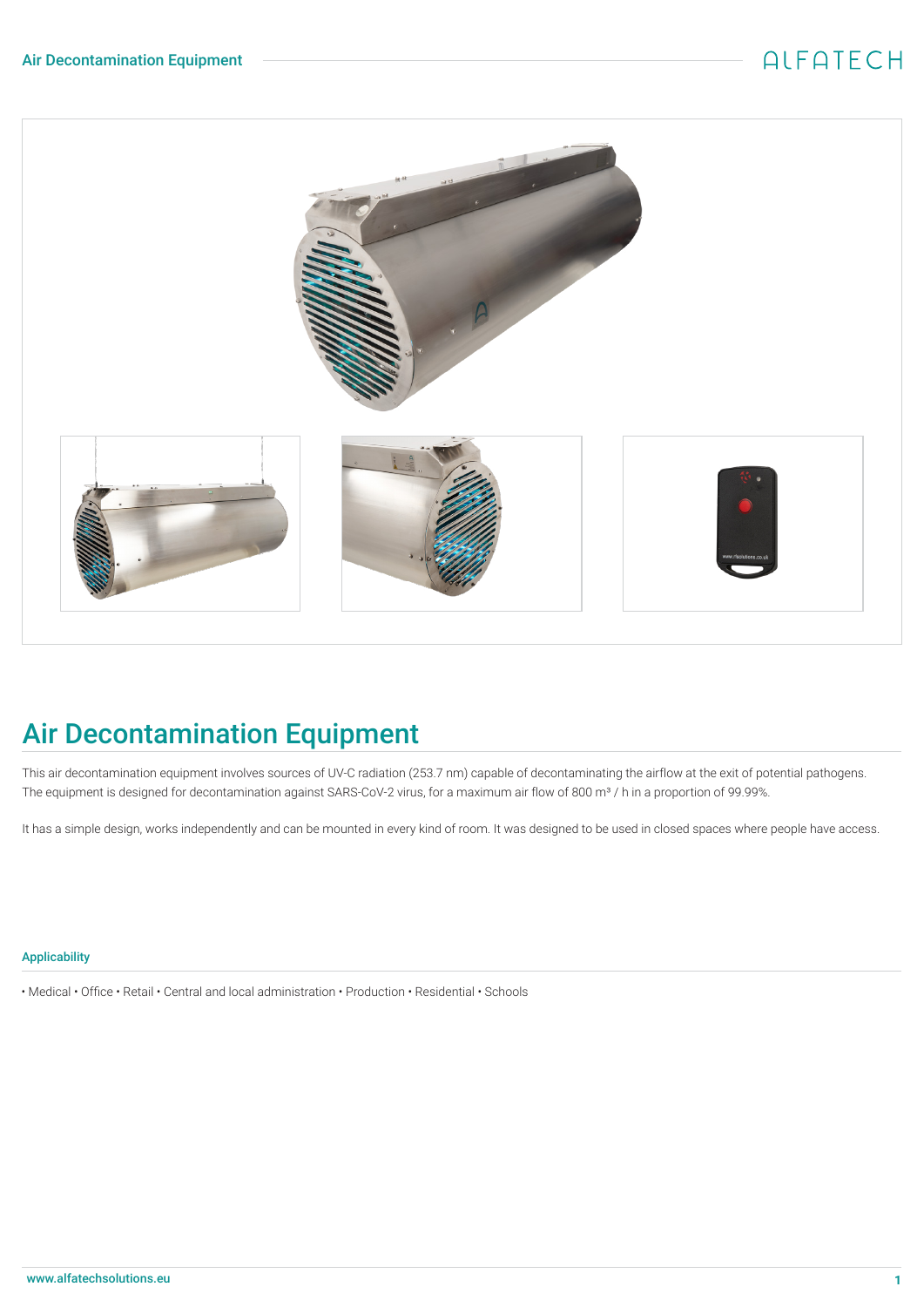### Air Decontamination Equipment

### ALFATECH

### **Technical specifications**

| Device Type                   | Air recirculation decontamination device |
|-------------------------------|------------------------------------------|
| Housing material              | Stainless steel                          |
| Mount type                    | Suspended / Surface mount                |
| Supply voltage [VAC]          | 220-240V 50Hz                            |
| Tube replacement interval [h] | 12000 hrs - standard version             |
|                               | 16000 hrs - IP54 version                 |
| Wavelength of UV-C source     | 253,7 nm                                 |

#### **Sketch**



| <b>Product code</b>                              | Size (L x Ø) [mm] | <b>Airflow</b>                   | Power [W] |  |
|--------------------------------------------------|-------------------|----------------------------------|-----------|--|
| ADE2150                                          | 985 x 332 mm      | 150 - 250 m <sup>2</sup> 3 / h   | 84 W      |  |
| ADE3250                                          | 985 x 332 mm      | 250 - 400 m <sup>2</sup> 3 / h   | 126 W     |  |
| ADE4500                                          | 985 x 332 mm      | $500 - 650$ m <sup>2</sup> 3 / h | 168 W     |  |
| ADE6650                                          | 985 x 332 mm      | $650 - 800$ m <sup>2</sup> 3 / h | 252 W     |  |
| <b>Product code - Remote control is included</b> |                   |                                  |           |  |
| ADE2150RC                                        | 985 x 332 mm      | $150 - 250$ m <sup>2</sup> 3 / h | 130W      |  |
| ADE3250RC                                        | 985 x 332 mm      | 250 - 400 m <sup>2</sup> 3 / h   | 172W      |  |
| ADE4500RC                                        | 985 x 332 mm      | $500 - 650$ m <sup>2</sup> 3 / h | 208 W     |  |
| ADE6650RC                                        | 985 x 332 mm      | $650 - 800$ m <sup>^3</sup> / h  | 288 W     |  |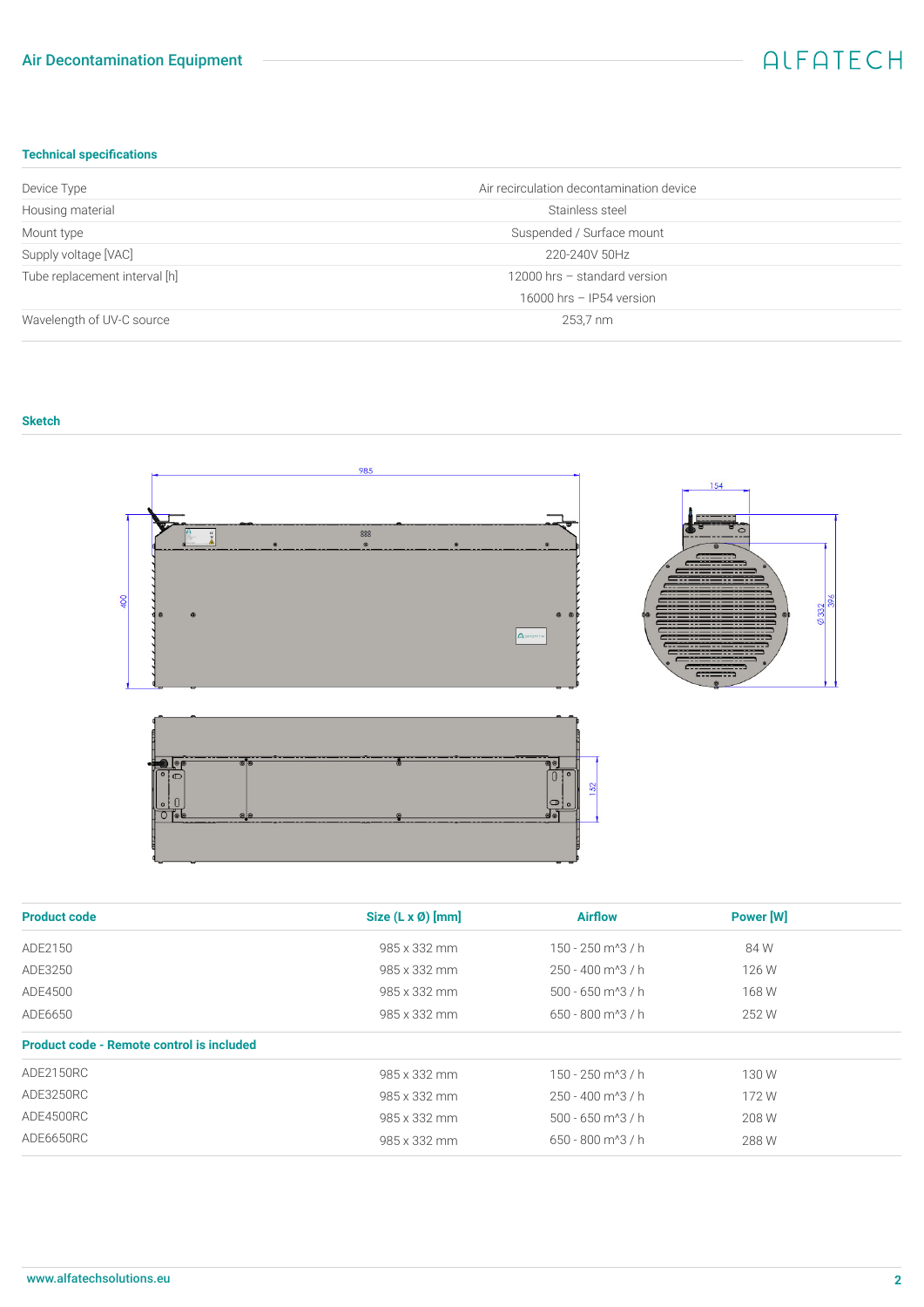### ALFATECH



# Air Decontamination Equipment

This air decontamination equipment involves sources of UV-C radiation (253.7 nm) capable of decontaminating the airflow at the exit of potential pathogens. The equipment is designed for decontamination against SARS-CoV-2 virus, for a maximum air flow of 2000 m<sup>3</sup> / h in a proportion of 99.99%.

It has a simple design, works independently and can be mounted in every kind of room. It was designed to be used in closed spaces where people have access.

#### Applicability

• Medical • Office • Retail • Central and local administration • Production • Residential • Schools